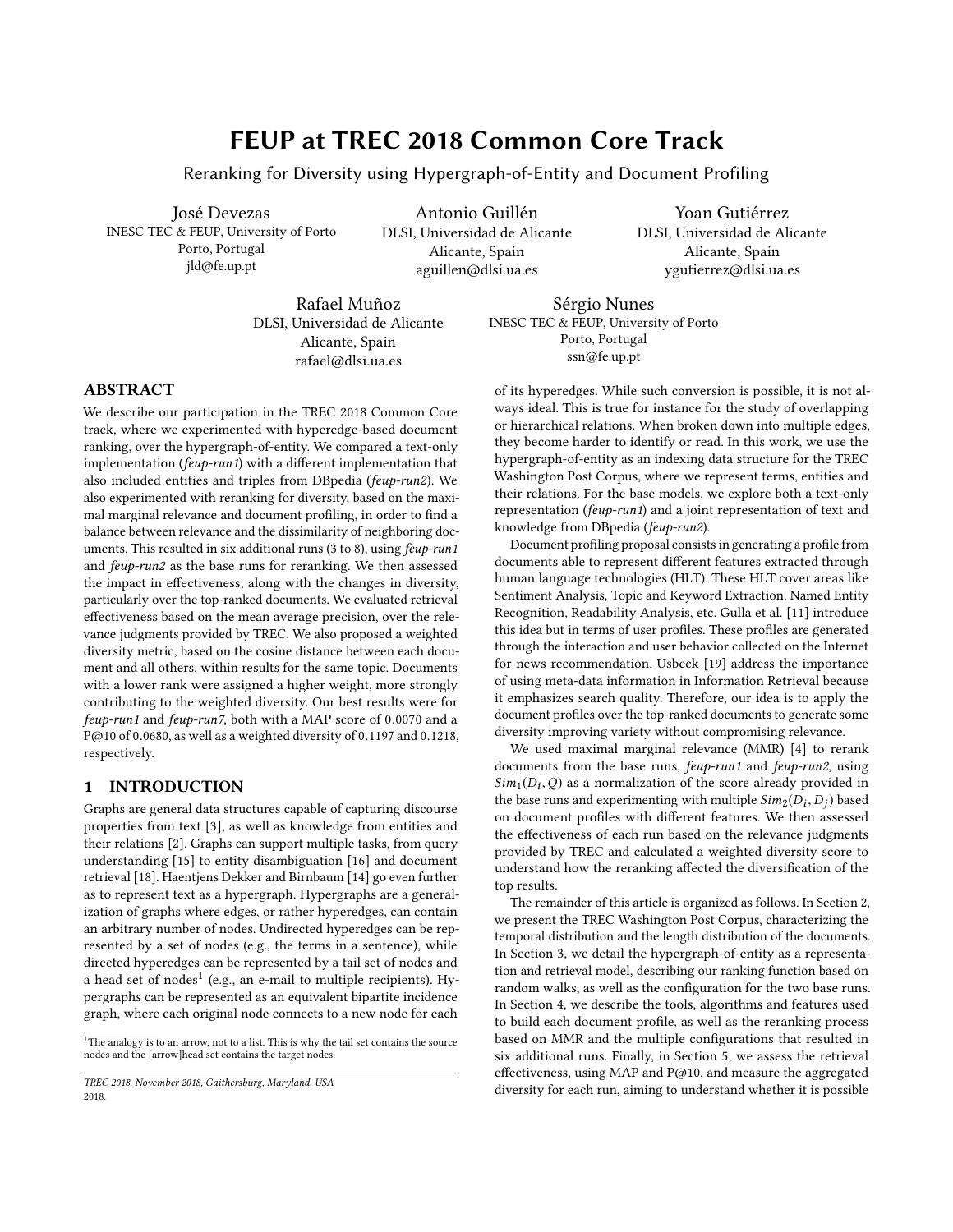TREC 2018, November 2018, Gaithersburg, Maryland, USA J. Devezas et al.

<span id="page-1-3"></span>

Figure 1: Temporal distribution of documents.

to diversify results without impacting effectiveness. In Section [6](#page-5-3) we present some final remarks and conclusions.

#### <span id="page-1-0"></span>2 TREC WASHINGTON POST CORPUS

We used TREC Washington Post Corpus<sup>[2](#page-1-2)</sup> version 2 provided by TREC's Common Core Track. This corpus contains 595,037 documents without 13,143 repeated entries removed from Corpus version 1 (repeated entries are 8,849 distinct document ids). Specifically, 236,649 news articles and 358,388 blog posts. These documents have been published between January 2012 and August 2017. Figure [1](#page-1-3) shows the number of articles published month by month.

The documents are stored in JSON format and include these fields:

- *id*: document identification.
- title: a text field for the document main title.
- author/byline: author(s) of the publication.
- date of publication (published\_date): publication date in timestamp format.
- kicker: a section header indicating the publication category.
- content: article text broken into paragraphs.
- $type: \text{blog}$  or article.
- article\_url: URL of the publication.
- source: The Washington Post.

Article text is split into paragraphs, links to embedded images and multimedia. Each document is identified by the id field. In total, the collection file has 1.5GB (compressed) or 6.9GB (uncompressed). Paragraphs are stored in a list of contents as sub-type paragraph, including HTML tags (removed for text processing). We only used the three first paragraphs with our approach.

#### <span id="page-1-1"></span>3 HYPERGRAPH-OF-ENTITY

We used a hypergraph-based data structure, evolved from the graphof-entity [\[6\]](#page-5-4), to index the test collection. The hypergraph-of-entity is able to represent textual documents, with associated named entities and their relations, through two types of nodes  $-$  term nodes

<span id="page-1-4"></span>

Figure 2: Hypergraph-of-entity: ranking document hyperedges using  $RWS(\ell = 2, r = 10)$  for seed nodes n5 and n6.

and entity nodes - and three types of hyperedges - undirected document hyperedges, which aggregate all terms and entities within a document, undirected related\_to hyperedges, which link sets of related entities, and directed contained\_in hyperedges, which link a set of terms to their corresponding entity. Last year, in TREC 2017 OpenSearch Track, the FEUP team had explored a similar representation approach with the graph-of-entity [\[5\]](#page-5-5). Ranking in the graph-of-entity is based on the entity weight, while ranking in the hypergraph-of-entity is based on the random walk score. Both models use a common seed node selection process, where a keyword query is mapped to a set of term nodes, which are, in turn, expanded to adjacent entity nodes. These neighboring entity nodes then become the seed nodes, unless no entity node is linked to a given term node, which then becomes its own seed node. Calculating the random walk score (RWS) requires launching multiple random walkers from the identified seed nodes, with a given length  $\ell$  and a number of iterations r. Each random step consists of randomly selecting a hyperedge and then randomly selecting a node from that hyperedge. The number of visits to document hyperedges is then collected and used to obtain a final score and ranking.

Figure [2](#page-1-4) illustrates the output of such a random walk, showing three documents represented by their hyperedges, d1, d<sup>2</sup> and d3, and six abstract nodes (i.e., they can either represent term or entity nodes), two of which, n<sup>5</sup> and n6, are identified as seed nodes. We calculated  $RWS(\ell = 2, r = 10)$  by launching 10 random walks of length 2 from each of the seed nodes, aggregating the number of visits per hyperedge as  $v(d)$ . As we can see, both d1 and d2 contain four nodes, overlapping on  $n^2$  and  $n^2$ , and  $d^2$  subsumes  $d^3$ , that is, it is more general than d3, containing all of its nodes (and more). One of the possible results of the nondeterministic execution of the random walk score is show in the figure. Larger values of  $r$  (usually  $r > 1000$ ) will result in a higher ranking consistency, however, for such a small hypergraph,  $r = 10$  is sufficient to converge to the shown ranking:  $d2$ ,  $d3$ ,  $d1$ .

#### 3.1 Base runs

We prepared and submitted two base runs to TREC Common Core track, which were then used to generate an additional six runs based on reranking for diversity over different document profiles (see Section [4\)](#page-2-0). The first run (feup-run1) was based on a text-only version

<span id="page-1-2"></span><sup>2</sup><https://trec.nist.gov/data/wapost/>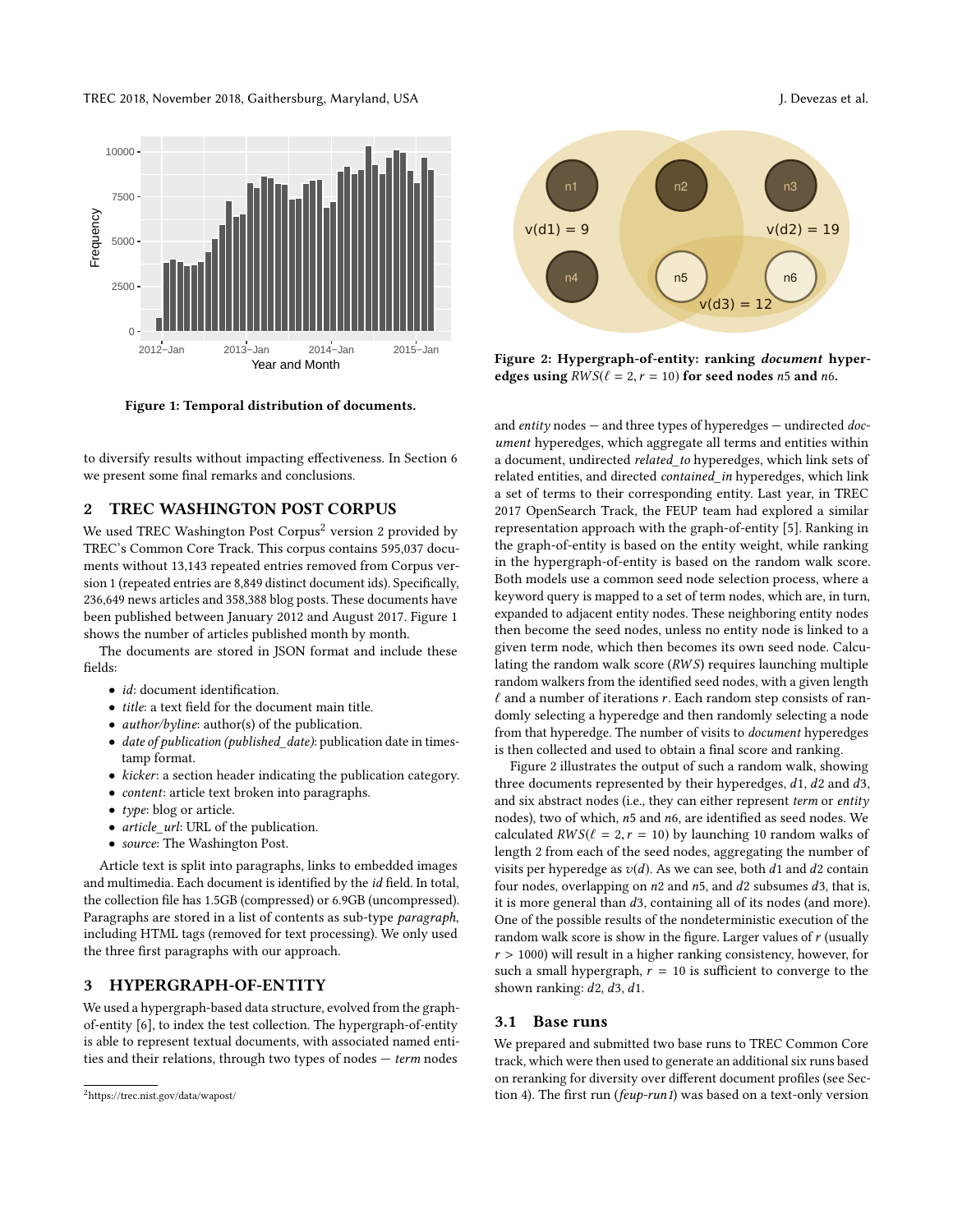<span id="page-2-2"></span>Table 1: Statistics for the hypergraphs-of-entity used in feup-run1 and feup-run2.

| <b>Version</b> | <b>Statistic</b>                        | Value     |
|----------------|-----------------------------------------|-----------|
|                | <i>term</i> nodes                       | 886,298   |
| Text-Only      | undirected <i>document</i> hyperedges   | 595,037   |
|                | <i>term</i> nodes                       | 886,298   |
| DBpedia        | $entity$ nodes                          | 276,735   |
|                | <b>Total nodes</b>                      | 1,163,033 |
|                | undirected <i>document</i> hyperedges   | 595,037   |
|                | undirected <i>related</i> to hyperedges | 595,037   |
|                | <b>Total undirected hyperedges</b>      | 1,190,074 |
|                | directed <i>contained_in</i> hyperedges | 266,962   |
|                | Total hyperedges                        | 1,457,036 |

of the hypergraph-of-entity, simply consisting of term nodes and document hyperedges. The second run (feup-run2) was an extension of the text-only version, where we added DBpedia [\[2\]](#page-5-1) entities and the respective triples for each entity, relying on entity nodes, related to hyperedges and contained in hyperedges for the representation. The information extraction process of  $f\neq u p$ -run2 was limited to the first three paragraphs of each document, simply due to resource constraints — the current implementation requires the hypergraph-of-entity to be fully loaded into RAM and we were, at this point, unable to consider all triples for all extracted entities using the available 30 GB of RAM. Named entity recognition (NER) was carried based on the Aho-Corasick string-searching algorithm [\[1\]](#page-5-6) over a combined list of all '@en' rdfs:label for dbo:Person, dbo:Organisation and dbo:Place entities. An HTTP endpoint im-plementing this strategy is available in Army ANT<sup>[3](#page-2-1)</sup>. It can be run by first setting up defaults/service/ner/entity\_list in config.yaml and launching server, and then sending a POST request to http://localhost:8080/service/ner, using the field text to get the list of identified entities. This NER strategy was chosen so that we could more efficiently match a finite list of labels with each document.

Table [1](#page-2-2) shows several statistics for the hypergraphs-of-entity used in the base runs 1 and 2. No stemming or lemmatization was applied to either version, resulting in a vocabulary of over 800 thousand terms. When extended with DBpedia information, over 200 thousand people, organizations and places were extracted as entities. As expected, there were as many document hyperedges as documents in the collection. We also included *related* to hyperedges to model co-occurrence of entities in documents, but this should be improved in the future to better take advantage of triples associated with each document and its entities. Finally, over 200 thousand relations were established between sets of terms and their corresponding entity — this was based on term matching with the entity name, but it could easily use another type of term–entity association instead, or be extended to consider other languages, for cross-language retrieval.

<span id="page-2-3"></span>

Figure 3: Document profiling concept.

<span id="page-2-4"></span>Table 2: List of features used in document profile.

| Feature                   | Code           |
|---------------------------|----------------|
| Named Entities            | N <sub>E</sub> |
| Sentiment Analysis        | SА             |
| <b>Emotion Categories</b> | EC             |
| <b>Reading Complexity</b> | RC             |
| Keywords                  | KW             |

#### <span id="page-2-0"></span>4 DOCUMENT PROFILING

This proposal consists of designing a document profile able to represent different features extracted from text documents using HLT tools [\[10\]](#page-6-6). Figure [3](#page-2-3) provides an overview of this concept. As we can be seen, there are many features that can only be extracted automatically from documents using these technologies. For this work, only a small set of features is used because the amount of text from corpus requires technologies with a good performance in huge text collections. Table [2](#page-2-4) shows an overview of these features used for document profiling of TREC's documents: name of the feature and code. An extended detail of each feature is described below.

<span id="page-2-1"></span> $^3$ <https://github.com/feup-infolab/army-ant/tree/trec-2018>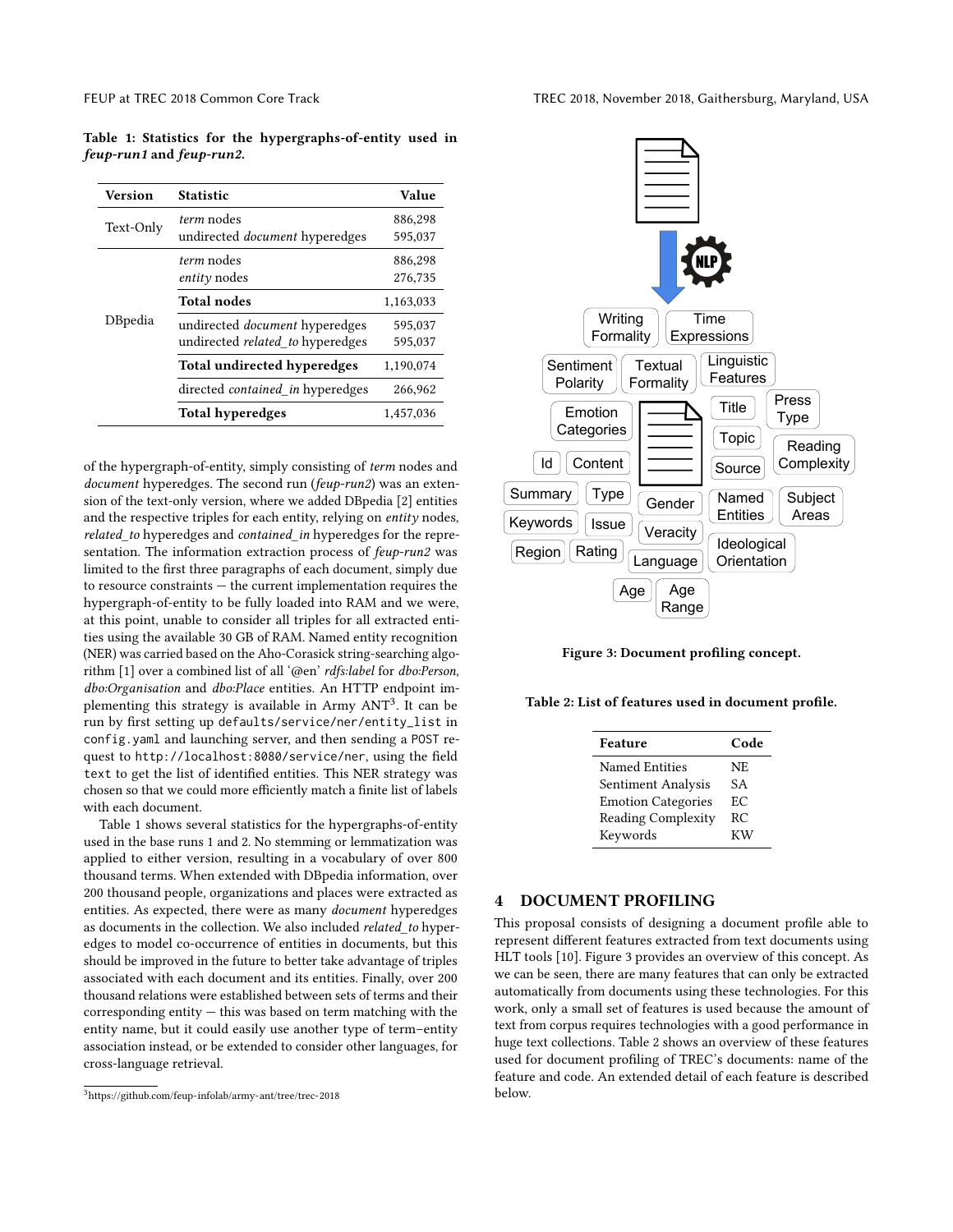#### Named Entities

Initially, it was used Stanford NER [\[9\]](#page-5-7) that uses CRF-based information extraction system with long-distance dependency models. This technique has a high precision and reliability, but is very slow in a large collection of data. For this reason, it was used Aho-Corasick algorithm [\[1\]](#page-5-6) that uses a string-searching and dictionary-matching algorithm using a list of entities obtained from DBpedia.

#### Sentiment Analysis

This feature consists in analyzing English texts to detect sentiment polarities. The system is based on supervised machine learning and text categorization techniques, and ranking skip-gram techniques [\[12\]](#page-6-7). The model has been trained by using Twitter posts and movies reviews. The polarity classifications can be positive, negative and neutral without intensity weight.

### Emotion Categories

This is a part of Sentiment Analysis but obtaining concrete emotions from the text. In this case it was used GPLSI Emotion Analysis V1.0 API [\[13\]](#page-6-8). This technology uses Weka on a Support Vector Machines (SVM) algorithm. The SVM features are extracted by using skipgrams, and training dataset used has been obtained from Potter, Grimms and H. C. Andersen. Each value of emotion has a weight or intensity, concretely a double value between 0 and 1.

# Reading Complexity

In order to estimate the text understanding complexity it was ap-plied Flesch–Kincaid score [\[8\]](#page-5-8) through textstat $^4$  $^4$ . The output is a result between 0 and 100, that is categorized as defined:

- 5th grade: 90 to 100: (Very Easy)
- 6th grade: 80 to 90 (Easy)
- 7th\_grade: 70 to 80 (Fairly Easy)
- 8th and 9th grade: 60 to 70 (Standard)
- 10th\_to\_12th\_grade: 50 to 60 (Fairly Difficult or high school)
- college: 30 to 50 (Difficult)
- college graduate: 0 to 30 (Very Confusing)

### Keywords

For this feature, it was used RAKE tool [\[17\]](#page-6-9) to extract automatic keywords from documents. The method consists of parsing text forming arrays of continuous words without stop-words. A candidate keyword is identified and included as individual words in the graph of word co-occurrences metric, being  $deg(w)/freq(w)$  used to calculate individual word scores. The weight for each candidate keyword is computed as the sum of its member word scores.

#### 4.1 Reranking runs

Runs 3 to 8 are based on feup-run1 or feup-run2, applying document profile on corpus' documents. Table [4](#page-3-2) shows information about MMR's  $\lambda$  parameter used in each run, and the list of the features included to calculate MMR. Diversity is controlled by the  $\lambda$  parameter of MMR algorithm. For a normal diversity is used 0.85, and for strong diversity is used 0.50. A lower than 0.50 could cause an excess of diversity.

Table 3: Properties of features-based runs.

| <b>Based</b><br>Run |                               | $\lambda$ | <b>Features</b>                         |  |  |
|---------------------|-------------------------------|-----------|-----------------------------------------|--|--|
|                     |                               |           | feup-run3 feup-run1 0.85 KW NE SA RC EC |  |  |
|                     | feup-run4 feup-run2 0.85 SARC |           |                                         |  |  |
|                     |                               |           | feup-run5 feup-run1 0.50 KW NE SA RC EC |  |  |
|                     | feup-run6 feup-run2           |           | 0.85 SA RC EC                           |  |  |
|                     | feup-run7 feup-run1           |           | 0.85 SARC                               |  |  |
|                     |                               |           | feup-run8 feup-run1 0.85 NE SA RC EC    |  |  |
|                     |                               |           |                                         |  |  |

<span id="page-3-2"></span>Table 4: Evaluation of runs regarding retrieval effectiveness and results diversity.

| Run       | <b>MAP</b> | P@10   | wd<br>(base) | wd<br>(rerank) | p-value     |
|-----------|------------|--------|--------------|----------------|-------------|
| feup-run1 | 0.0070     | 0.0680 |              |                |             |
| feup-run2 | 0.0051     | 0.0240 |              |                |             |
| feup-run3 | 0.0069     | 0.0660 | 0.8249       | 0.8257         | 0.8632      |
| feup-run4 | 0.0033     | 0.0260 | 0.1106       | 0.1288         | 0.0007      |
| feup-run5 | 0.0068     | 0.0580 | 0.8249       | 0.8280         | 0.6221      |
| feup-run6 | 0.0028     | 0.0200 | 0.4372       | 0.4770         | $2.42e-0.5$ |
| feup-run7 | 0.0070     | 0.0680 | 0.1197       | 0.1218         | 0.8496      |
| feup-run8 | 0.0069     | 0.0640 | 0.8603       | 0.8615         | 0.8173      |

KW and EC features could have a huge quantity of possibles values. Is considered a way to reduce this by binary conversion of weight and removing some values fewer representatives (low weight emotions, keywords with a large number of words). One way of reduction is converting weight values to binary values. This represents the usage or not of numerical weights in  $KW$  and  $EC$ features. Binary means that weights are not taken into account in the MMR algorithm, only 1 is considered if a value of a feature is defined and 0 it is not defined. Otherwise, is considered the weight for MMR algorithm.

Another way of reduction is removing values in KW and EC features. This represents the limitation of certain values by weight or the number of words in keywords. Keywords with a weight lower than 5.0 or more than 2 terms, and Emotion Categories with a weight lower or equal to 0.1 were discarded for runs 3, 4, 5, 6 and 7. The only run that is considered all weights in EC is feup-run8 but not included KW features. Also, runs based in feup-run2 have only included a top 100 entries per topic.

### <span id="page-3-0"></span>5 EVALUATION

We assessed retrieval effectiveness based on the relevance judgments provided by TREC and based on the 50 test topics for 2018. The provided test topics consisted of 25 topics from the 2017 Common Core track, as well as 25 new topics prepared by NIST assessors. All experiments were run over the TREC Washington Post Corpus using the title of the topic as a keyword query. Each submitted run was assigned a priority, and participants were assured that at least two runs per team would be judged, at the very least considering the top 10 documents per topic. We assigned the top priority to the base runs (feup-run1 and feup-run2), simply because the remaining runs

<span id="page-3-1"></span><sup>4</sup>https://pypi.org/project/textstat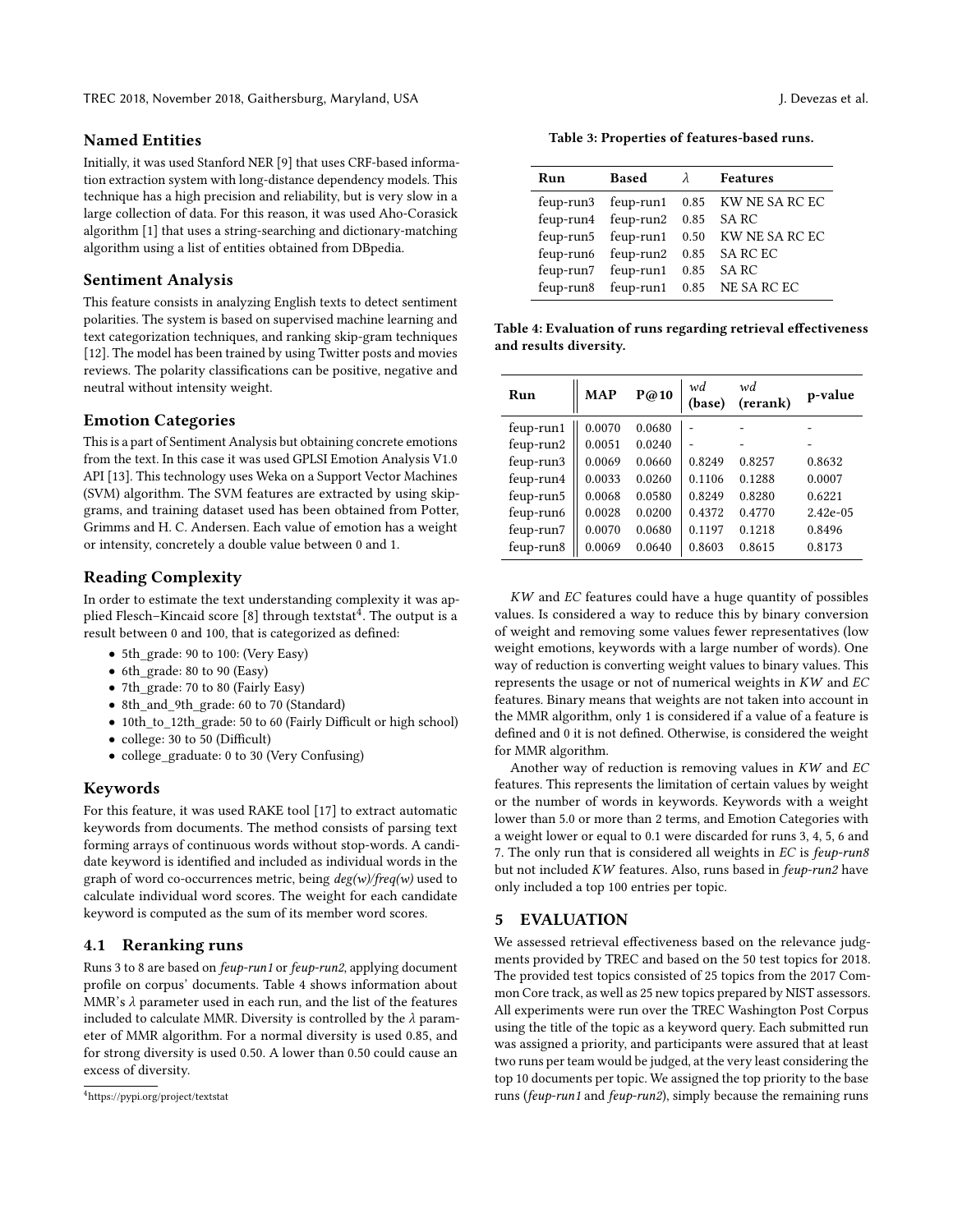resulted from a reranking of the same exact set of documents, with a high probability of sharing a similar set of top 10 documents, given the MMR-based rerank for diversity. In the following two sections, we analyze the evaluation results from TREC, and then measure diversity for different rerankings based on a proposed a weighted diversity metric, discussing the relation between effectiveness and diversity.

### 5.1 Retrieval Effectiveness

The command trec\_eval -c -q -M1000 was used by TREC to calculate multiple effectiveness metrics, where -c ensures that the average is done over the complete set of queries in the relevance judgments, -q includes per-topic evaluations, and -M1000 considers only a maximum of <sup>1</sup>,<sup>000</sup> retrieved documents. Out of the provided metrics, we selected the mean average precision (MAP) as the overall effectiveness indicator and the precision at a cutoff of 10 (P@10) as a complement.

As we can see in Table [4,](#page-3-2) the best runs were feup-run1 and feuprun7, both with a MAP of 0.0070 and a P@10 of 0.0680. Additionally, the difference between MAP scores for different runs is not statistically significant. Additionally, it is clear that, overall, precision is quite low, with a few MAP scores achieving a maximum of <sup>0</sup>.<sup>1429</sup> for topic 810 and runs 1, 3, 5, 7 and 8, and the next best MAP scores of <sup>0</sup>.1312, <sup>0</sup>.<sup>0815</sup> and <sup>0</sup>.<sup>0715</sup> for topic 822 and runs 2, 4 and 6, respectively. Following topics 810 and 822 there is topic 823 with lower MAP scores of <sup>0</sup>.<sup>0294</sup> for runs 1 and 7, <sup>0</sup>.<sup>0293</sup> for run 3 and <sup>0</sup>.<sup>0289</sup> for run 8. Over half of the topics for all runs resulted in a MAP score of zero. This includes for instance topic 427 for run 3 and 4, topic 341 for run 1 and topic 819 for run 3.

Table [5](#page-5-9) shows the keyword queries corresponding to the best and worst topics according to MAP. The best results, for topic 810, were consistently based on the text-only version of the hypergraphof-entity. Also, as expected, whenever we obtained a good MAP score for a base run, the derived runs also resulted in a similar MAP score. According to this small sample, there is no clear advantage of using the DBpedia version over the text-only version of the hypergraph-of-entity, or vice-versa. This might become clearer with a better usage of the triples associated with the documents, when available. The table also shows the number of relevant documents retrieved (Rel. Retr.) versus the number of relevant documents in the collection (Rel.), as well as the number of partial node matches in both versions of the hypergraph-of-entity, so that we better understand the amount of information potentially covering each term. As we can see, with the exception of topic 822 ([ Sony cyberat tack ]) very few relevant documents were retrieved. Additionally, the highest MAP score is justified by a low overall number of relevant documents. When looking at the number of matching nodes per query term, we found that this is also not an indicator of effectiveness, as the worst topics can either have a high or low number of matching nodes.

A manual investigation, however, provided a few insights as to what might have caused such a low overall precision. First, we found a tokenization issue where stopwords weren't sometimes split from other words (e.g., "and.hacking", "economics.and"), needlessly extending the vocabulary and discarding paths for random walks. This was also the first time we indexed a collection of news articles, after having worked with encyclopedic content, and we found that random walks of length  $\ell = 2$  would easily reach unrelated topics. For example, when departing from "diabetes", we would step into a article entitled "Can running help autistic children?" and then randomly into the term "megan", which would lead to "Home sales in Loudoun and Fauquier counties". The constraints provided by the hypergraph-of-entity are still not enough, in particular to support search using random walks over a collection of news articles. Several approaches might be taken to improve this, namely introducing sentence, paragraph or passage hyperedges in order to avoid taking steps into unrelated directions (such as "megan"). Obviously, despite document scoring depending on  $r = 1000$  random walks for each seed node (frequently multiple entities for a single term), allowing such unrelated walks is still detrimental to the overall ranking. Finally, the hypergraph-of-entity does not support any type of document length normalization, which is also affecting the quality of random walks. We also did not use any stemming or lemmatization, since we wanted to leave room for the exploration of syntactic relations, which could only be extracted and modeled based on complete sentences. We propose that such issues, along with the lack of proper usage of available triples are reasons for the low MAP scores that we obtained.

#### 5.2 Document diversity

Besides retrieval effectiveness, we also measured the diversity of the ranked documents, taking order into account. The idea was that a ranker is better if it returns a higher number of relevant documents in the top ranks, but also if it ensures the diversification of rank-adjacent documents. In Devezas and Nunes [\[7\]](#page-5-10), diversity was measured based on the cosine distance between each Twitter timeline and all other timelines, with a timeline being represented by a vector of term frequencies. The diversity was then considered high whenever the median cosine distance, within a set of timelines, was also high. In this work, we follow a similar approach, but use a weighted mean to assign exponentially decreasing weights (Eq. [1\)](#page-4-0), from the top to the bottom ranked documents.

<span id="page-4-0"></span>
$$
w_i = (i \cdot ||w||_1)^{-1}
$$
 (1)

For the sake of consistency with the MMR notation, we refer to the cosine similarity between two documents  $D_i$  and  $D_j$  as  $Sim_2(D_i, D_j)$ , where  $D_i$  and  $D_j$  are represented by vectors of fea-<br>tures, according to the chosen document profile Let  $wd_{i+1}$ , be tures, according to the chosen document profile. Let  $wd_{topic}$  be the weighted diversity of a given topic with  $N$  retrieved ranked documents (Eq. [2\)](#page-4-1).

<span id="page-4-1"></span>
$$
wd_{topic} = \sum_{i=1}^{N} \left( w_i \cdot \frac{1}{N} \sum_{j=1, j \neq i}^{N} Sim_2(D_i, D_j) \right)
$$
 (2)

we can see, we calculate the average cosine distance between a document  $D_i$  and all other ranked documents  $D_i$  and then calculate the weighted average over the resulting values. Assigning higher weights to top-ranked documents enables us to compare the impact in diversity for different rankings of the same set of documents. Finally, we aggregate the weighted diversity per topic ( $wd_{topic}$ ) for a whole run by calculating the average over all topics. The script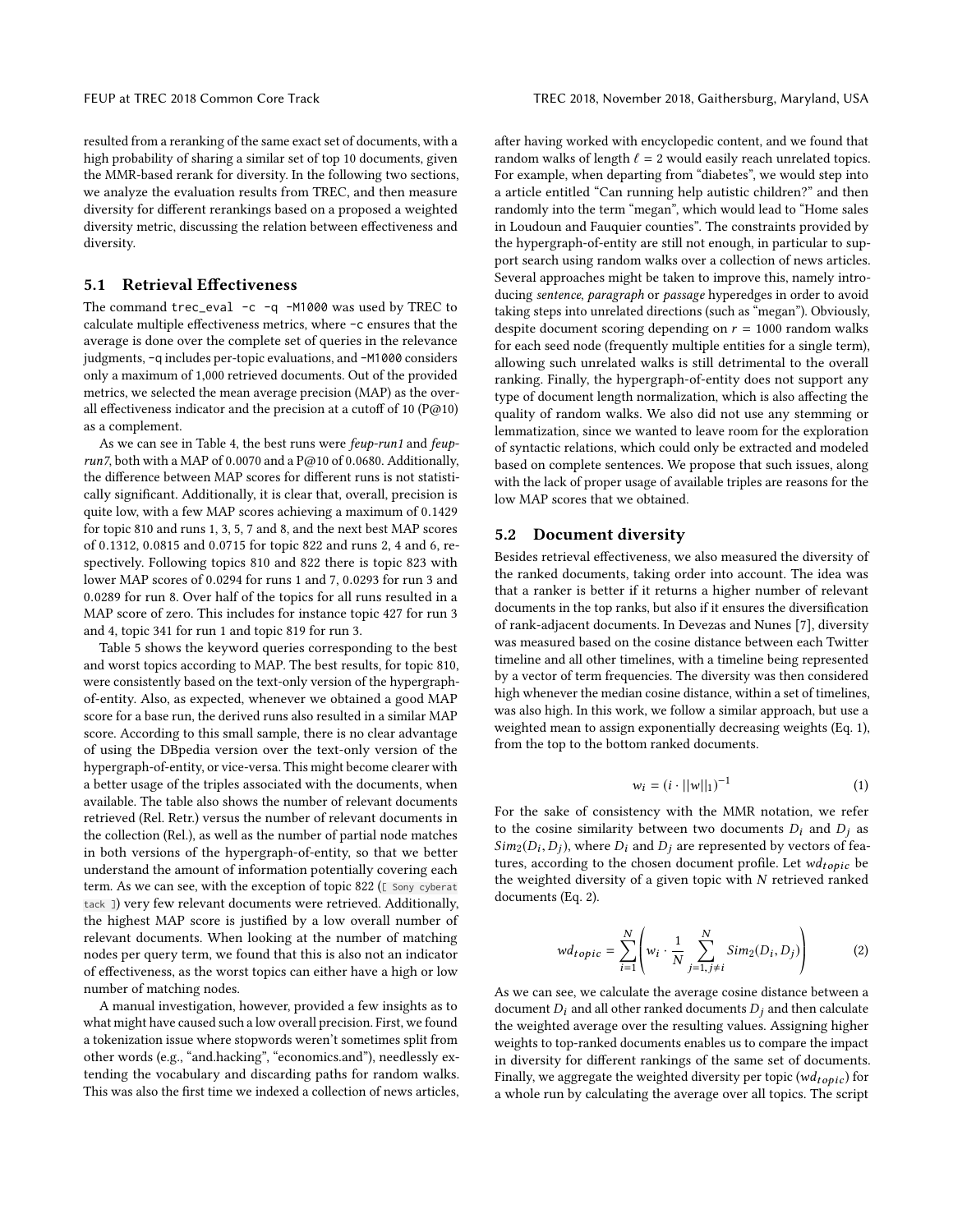<span id="page-5-9"></span>

| Topic       | <b>Best MAP</b> | <b>Ouery</b>                     | Rel. Retr. | - Rel. | <b>Node Matches</b> |                |  |
|-------------|-----------------|----------------------------------|------------|--------|---------------------|----------------|--|
|             |                 |                                  |            |        | Text-Only           | DBpedia        |  |
| <b>Best</b> |                 |                                  |            |        |                     |                |  |
| 810         | 0.1429          | I diabetes and toxic chemicals 1 |            | 7      | $15 - NA - 52 - 10$ | 21-NA-62-15    |  |
| 822         | 0.1312          | [ Sony cyberattack ]             | 34         | 43     | $24-6$              | 78-6           |  |
| 823         | 0.0294          | [ control of MRSA ]              | 6          | 58     | $93-NA-2$           | $164-NA-2$     |  |
| Worst       |                 |                                  |            |        |                     |                |  |
| 341         | 0.0001          | [ Airport Security ]             | 0          | 124    | $32 - 67$           | 621-238        |  |
| 427         | 0.0000          | [ UV damage, eyes ]              | 0          | 28     | $NA-10-109$         | NA-17-295      |  |
| 819         | 0.0000          | [ U.S. age demographics ]        | 0          | 15     | 7.949-3.481-2       | 12,850-5,896-2 |  |
|             |                 |                                  |            |        |                     |                |  |

| Table 5: Characteristics of best and worst retrieved topics. |  |  |
|--------------------------------------------------------------|--|--|
|--------------------------------------------------------------|--|--|

that computes this score can be found at FEUP InfoLab's GitHub under the TREC 2018 repository<sup>[5](#page-5-11)</sup>.

In the right side of Table [4,](#page-3-2) we find the weighted diversity for the base run and the reranked run, measured using the same document profile. We also provide the  $p$ -value based on the Mann-Whitney  $U$ test. As we can see, the weighted diversity is, as expected, consistently higher for the reranked runs, however this is only statistically significative for feup-run4 and feup-run6, which are both based on feup-run2 and both are based on document profiles that use Sentiment Analysis and Reading Complexity, with feup-run6 also using Emotion Categories.

### <span id="page-5-3"></span>6 CONCLUSIONS

We submitted eight runs to TREC 2018 Common Core track. We explored two hypergraph-based models, one of them using a text-only approach and the other extended with external knowledge based on DBpedia entities and triples. We then applied several reranking strategies based on different  $\alpha$  values for the maximal marginal relevance and different document profiles, with the goal of diversifying search results without impacting effectiveness. Although, overall, we did not achieve a high retrieval effectiveness, we identified several issues with the hypergraph-of-entity that should be corrected in the future to hopefully improve effectiveness. Regarding the reranking runs, we proposed a weighted metric to assess diversity, even for different rankings of the same set of documents, where we assigned a higher relevance to the top ranks. The hypothesis we wanted to test was whether reranking for diversity based on document profiles, considering metadata like sentiment, emotion or readability, would result in a similar effectiveness, while improving the diversity for top documents. While further investigation is still required, we already found leads to indicate that this is possible. In particular, there was a statistically significant difference in weigthed diversity between the base models and the derived models in feup-run4 and feup-run6, both based on feup-run2, the DBpedia version of the hypergraph-of-entity.

# ACKNOWLEDGMENTS

José Devezas is supported by research grant PD/BD/128160/2016, provided by the Portuguese national funding agency for science,

research and technology, Fundação para a Ciência e a Tecnologia (FCT), within the scope of Operational Program Human Capital (POCH), supported by the European Social Fund and by national funds from MCTES. Antonio Guillén is supported by the University of Alicante through a fellowship from Formación de Profesorado Universitario program (UAFPU2015-5999), and partially funded by the University of Alicante, Generalitat Valenciana, Spanish Government, Ministerio de Educación, Cultura y Deporte and Ayudas Fundación BBVA a equipos de investigación científica 2016 through the projects TIN2015-65100-R, TIN2015-65136-C2-2-R, GRE16-01: "Plataforma inteligente para recuperación, análisis y representación de la información generada por usuarios en Internet" and Análisis de Sentimientos Aplicado a la Prevención del Suicidio en las Redes Sociales (ASAP).

#### REFERENCES

- <span id="page-5-6"></span>[1] Alfred V. Aho and Margaret J. Corasick. 1975. Efficient String Matching: An Aid to Bibliographic Search. Commun. ACM 18, 6 (1975), 333–340. [https://doi.org/10.](https://doi.org/10.1145/360825.360855) [1145/360825.360855](https://doi.org/10.1145/360825.360855)
- <span id="page-5-1"></span>Sören Auer, Christian Bizer, Georgi Kobilarov, Jens Lehmann, Richard Cyganiak, and Zachary G. Ives. 2007. DBpedia: A Nucleus for a Web of Open Data. In The Semantic Web, 6th International Semantic Web Conference, 2nd Asian Semantic Web Conference, ISWC 2007 + ASWC 2007, Busan, Korea, November 11-15, 2007. 722–735. [https://doi.org/10.1007/978-3-540-76298-0\\_52](https://doi.org/10.1007/978-3-540-76298-0_52)
- <span id="page-5-0"></span>[3] Roi Blanco and Christina Lioma. 2012. Graph-based term weighting for information retrieval. Information Retrieval 15, 1 (2012), 54–92. [https://doi.org/10.1007/](https://doi.org/10.1007/s10791-011-9172-x) [s10791-011-9172-x](https://doi.org/10.1007/s10791-011-9172-x)
- <span id="page-5-2"></span>[4] Jaime G. Carbonell and Jade Goldstein. 1998. The Use of MMR, Diversity-Based Reranking for Reordering Documents and Producing Summaries. In SIGIR '98: Proceedings of the 21st Annual International ACM SIGIR Conference on Research and Development in Information Retrieval, August 24-28 1998, Melbourne, Australia. 335–336.<https://doi.org/10.1145/290941.291025>
- <span id="page-5-5"></span>[5] José Devezas, Carla Teixeira Lopes, and Sérgio Nunes. 2017. FEUP at TREC 2017 OpenSearch Track: Graph-Based Models for Entity-Oriented Search. In The Twenty-Sixth Text REtrieval Conference Proceedings (TREC 2017). Gaithersburg, MD, USA.
- <span id="page-5-4"></span>[6] José Devezas and Sérgio Nunes. 2017. Graph-Based Entity-Oriented Search: Imitating the Human Process of Seeking and Cross Referencing Information. ERCIM News. Special Issue: Digital Humanities 111 (Oct. 2017), 13–14.
- <span id="page-5-10"></span>[7] José Luís Devezas and Sérgio Nunes. 2018. Social Media and Information Consumption Diversity. In Proceedings of the Second International Workshop on Recent Trends in News Information Retrieval co-located with 40th European Conference on Information Retrieval (ECIR 2018), Grenoble, France, March 26, 2018. 18–23. <http://ceur-ws.org/Vol-2079/paper5.pdf>
- <span id="page-5-8"></span>Flesch Reading Ease. 2009. Flesch-Kincaid readability test. (2009).
- <span id="page-5-7"></span>Jenny Rose Finkel, Trond Grenager, and Christopher Manning. 2005. Incorporating Non-local Information into Information Extraction Systems by Gibbs Sampling. In Proceedings of the 43rd Annual Meeting on Association for Computational Linguistics (ACL '05). Association for Computational Linguistics, Stroudsburg, PA, USA, 363–370.<https://doi.org/10.3115/1219840.1219885>

<span id="page-5-11"></span><sup>5</sup>[https://github.com/feup-infolab/trec-2018/blob/master/eval\\_diversity.R](https://github.com/feup-infolab/trec-2018/blob/master/eval_diversity.R)